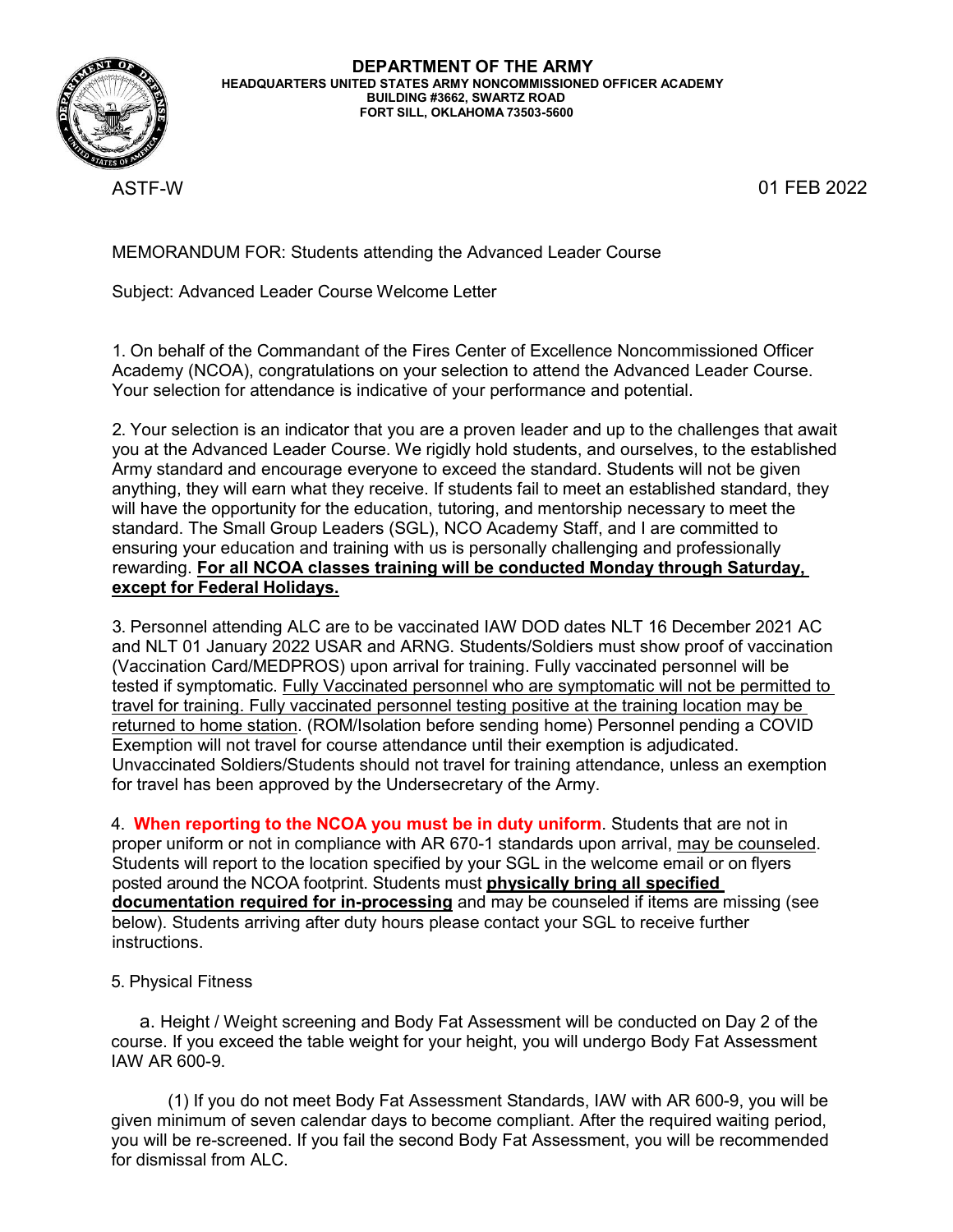b. You will also take a Diagnostic Army Combat Fitness Test (ACFT) while assigned to ALC. Your ACFT score will hold no bearing on graduation or class standings. Your results will be uploaded into DTMS for research use only by the Army.

6. Students from outside Fort Sill, OK. with an ATTRS wait, "W" status reservations, **do not have authorization to travel to the NCO Academy**. IAW the Fort Sill travel training guidance "training travel orders will not be issued in the following circumstances:"

- a. When assigned or with duty at the training location.
- b. When ATTRS reservation is in a wait "W" status
- c. When intent to train in a walk-on status.

7. The safety and well-being of the NCOA cadre and students are my top priority. NCOA is taking measures to prevent the spread of COVID-19. All cadre and students will wear masks when in close quarters (i.e. classroom, latrines etc.), regardless of vaccination status. Masks will be IAW with local uniform regulation, will be approved colors with no logos, and will fully cover the mouth and nose.

8. Students reporting to ALC should already possess lodging reservations made with IHG Army Hotels, Holiday Inn Express in Altman Hall, Fort Sill. Student will call (580) 355-4475 a minimum one to two weeks prior to departing from their home station and confirm their lodging reservations. On-post Lodging is located two miles from the NCOA and it is possible that you may be lodged off-post, it is imperative that you plan accordingly. If you don't have a **reserved**  seat in ATRRS, you will not have a lodging reservation at Aultman Hall. It is up to your unit to authorize you the use of a rental car.**The NCOA cannot approve rental cars**. NCOA highly recommends that unit's authorize the use of a rental car due to the travel distance from lodging to the NCOA.

9. Students are **not authorized** to ride a Motorcycle or possess a Privately Owned Weapon, at any time, while assigned as a student to the NCOA.

## 10. When reporting, students will provide a minimum, two copies of the following completed documents. **Failure to have all documentation on hand, may result in adverse counseling.**

a. DA Form 3349 / MMRB (if applicable)

(1) Permanent profiles must have the same date, or later date as your physical examination or the profile is not valid.

(2) NCOA will deny enrollment to students' reporting to ALC with a **temporary profile**. (Some TEMP profiles may be admissible, CALL NCOA for VERIFICATION)

b. TRADOC Form 350-18-2-R-E, Pre-Execution Checklist (PEC)

(1) Student's PEC must be complete.

(2) Your Commander must sign the PEC. PECs signed by a delegated authority must also have the signed assumption of command orders.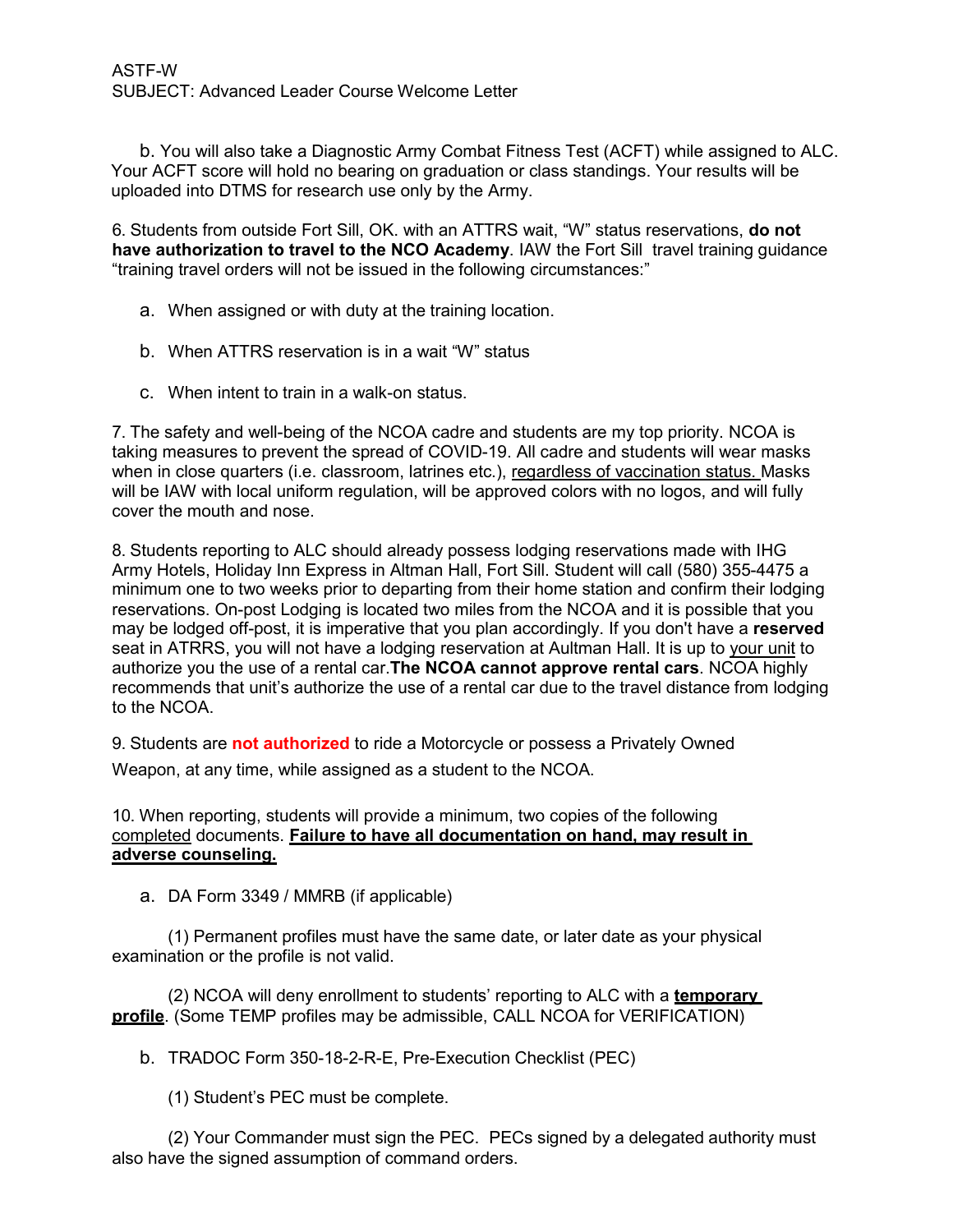c. Soldier Record Brief (SRB); SRB's must be current, no more than one month old.

d. DD Form 2808 (only if not on SRB)

e. Everyone must have a physical or Periodic Health Assessment (PHA) that will bevalid through the graduation of your course. **No exceptions!**

(1) Students that are 40 years old or older must have a CVSP (over 40 physical) and EKG Results.

(2) Students must either bring a copy of your physical, or have it annotated on your SRB, but you must have your EKG results.

f. Promotion orders (if the current grade does not reflect accurately on the SRB).

(1) BLC DA Form 1059s (if not currently reflected on the SRB).

(2) Assignment orders, DA Form 1610 or DTS orders/ DA Form 4187 if local.

(3) SGLV-8286 (SGLI) and DD Form 93 (Emergency data).

(4) Updated SGLV.

(5) Security Clearance

a. **Students requiring a Security Clearance must have all issues with clearances resolved prior to NCOA arrival.** If you arrive with a revoked, expired, or other Security Clearance issues, the applicable student may be **adversely counseled and/or denied enrollment** for failure to meet ALC pre-requisite.

g. DA Form 31

(1) TDY enroute must have a complete DA Form 31 from their losing unit.

(2) Students taking leave between graduation and returning to home station must have an approved DA Form 31 from your home station or losing unit.

(3) The NCOA will not process students' leave requests except for emergency circumstances.

h. Mandatory Contact Information

a. You must have your 1SG, Battalion CSM, and Brigade name, phone number and e-mail addresses when you arrive at ALC, this is mandatory information.

9. A current passing DA Form 705, APFT scorecard, is a requirement. Ensure that you bring the most current APFT DA Form 705. **The ACFT is not the test of record, a passing ACFT DA Form 705 will not fulfill this requirement.** 

10. Students that are TDY to Fort Sill will receive a MEAL CARD for dining facility use **SEVEN days a week**. You will not receive Per Diem for Meals while assigned to the NCOA.